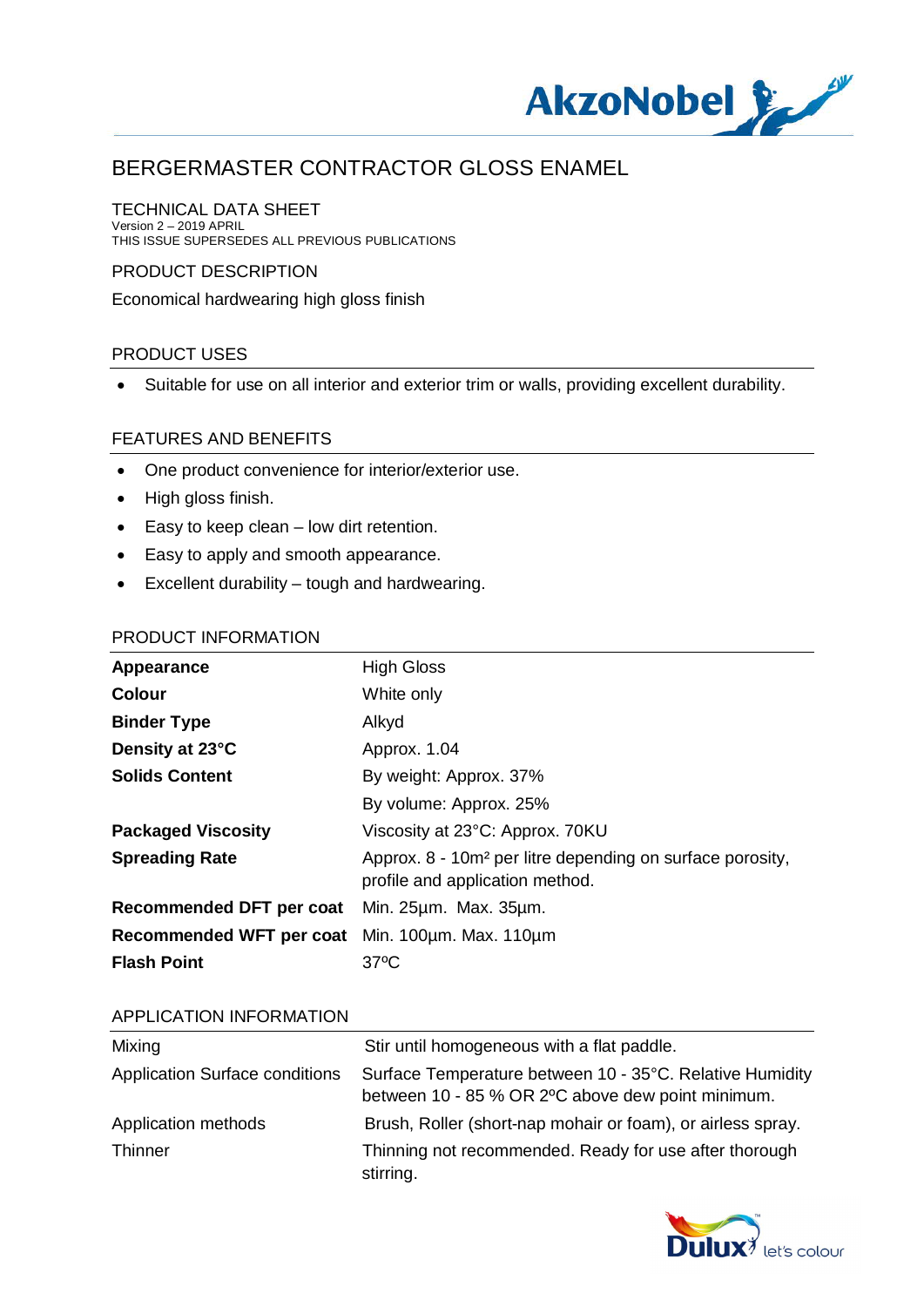

| <b>Drying Time</b>    | Surface dry 4 hours at 23°C.                                                                                                                                                                                               |
|-----------------------|----------------------------------------------------------------------------------------------------------------------------------------------------------------------------------------------------------------------------|
| <b>Recoating Time</b> | 18 hours at 23°C (Drying times will be extended during<br>cold, wet or humid conditions.)                                                                                                                                  |
| Cleaning of equipment | After use, remove as much product as possible, and then<br>clean immediately with Dulux Pre-Paint Brush Cleaner<br><b>Degreaser</b> or Mineral Turpentine.                                                                 |
| <b>Substrates</b>     | Suitable for cement plaster, gypsum plaster, concrete, fibre<br>cement ceiling boards, PVC, galvanised iron, mild steel &<br>iron and wooden surfaces provided that appropriate<br>preparation and priming is carried out. |
| Precautions:          | Do not apply during cold (below 10°C) or wet weather.<br>Do not apply directly to bare metal surfaces.<br>Not suitable for direct application to powdery or friable                                                        |
|                       | surfaces whether previously painted or not.<br>Do not clean the surface within 7 days of applying.                                                                                                                         |
| <b>Coats Required</b> | Apply two to three finishing coats to new surfaces to<br>achieve a continuous closed film and solid colour.                                                                                                                |

# APPLICATION INFORMATION

## SURFACE PREPARATION

Plaster sand should comply with SABS 1090 requirements. Plaster mix must be applied at a minimum thickness of 10mm, curing to a hard and sound finish, free of soft and friable material. MPA strength must comply with SABS 0164-1 (10MPA=2, 6:1 and 5MPA=4:1). Ensure that surfaces are sound and free from dust, rust, oil, grease, dirt, and debris. Surfaces must be thoroughly dry - no more than 12% moisture content.

#### NEW SURFACES

## **Cement Plaster (non-friable), Composite Boards and Fibre Cement**

- · Fresh plaster should be allowed one week drying for every 5mm thickness; and longer in cold or damp weather.
- · Plaster sand to comply with SABS 1090 requirements. Plaster mix must have a minimum thickness of 10mm, free from soft and friable material and comply with SABS 0164-1 for strength (MPA).
- · Spot-prime metal strips and nail heads with appropriate metal primer.
- · Prime with **Bergermaster Water Based Plaster** or **Dulux Plaster Primer.**
- · For very absorbent surfaces more than one coat of selected primer could be required to achieve correct binding and sealing properties.
- · For best paint system performance follow primer with 1 full coat **Dulux Universal Undercoat**.

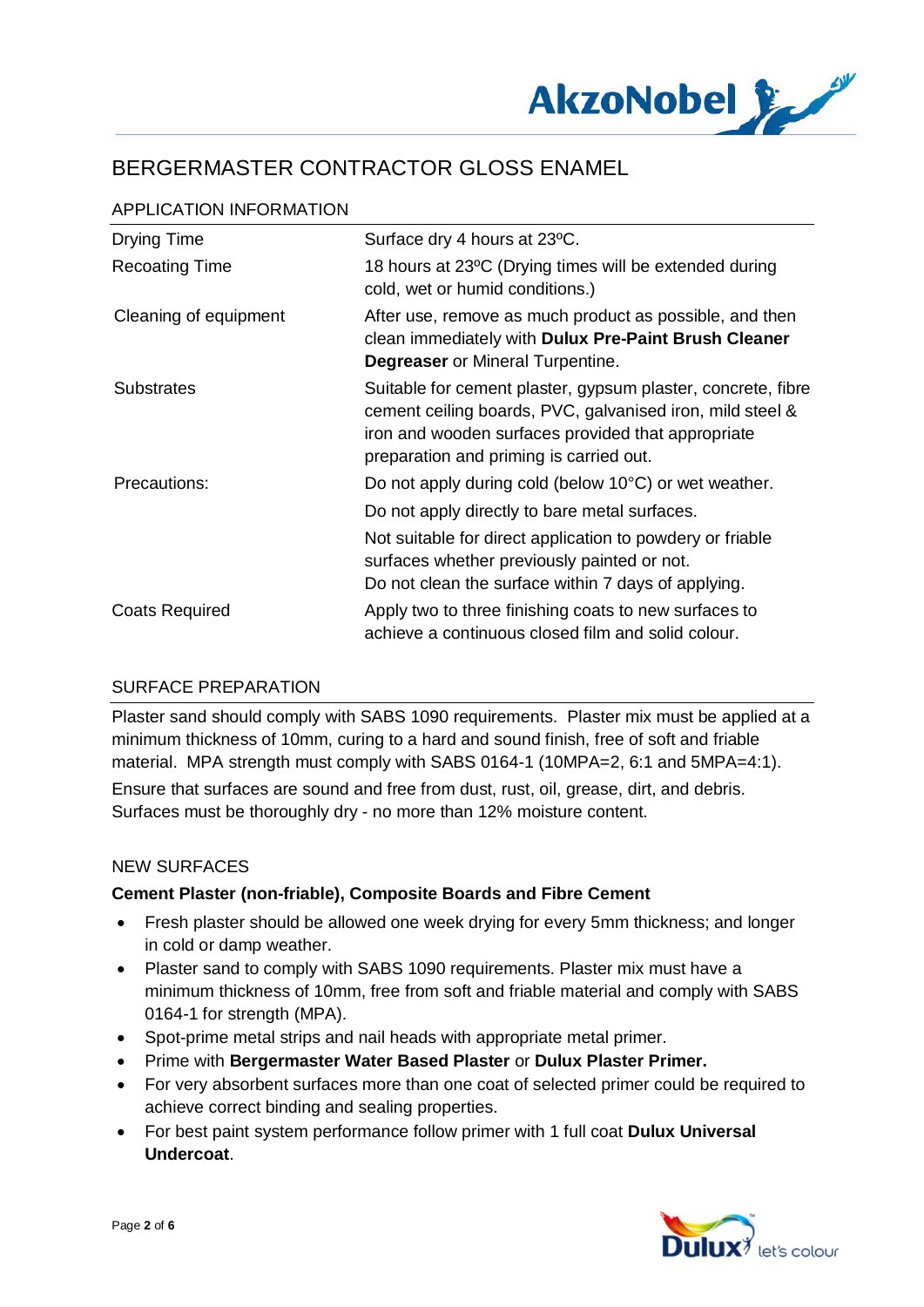

# SURFACE PREPARATION

## NEW SURFACES

## **Gypsum Plaster - Interior**

- · Newly applied Gypsum Plaster can present variable surface finishes based on the application method, the quality and type of gypsum plaster used. This can present variability in the finish of the applied gypsum in terms of surface hardness, texture and porosity. This may require added attention during priming.
- · Ensure the gypsum plaster is sound, non-friable, applied and cured as per the manufacturer's specifications.
- After wiping down the gypsum plaster, no chalky powder should remain on the surface.
- · If the gypsum is sound, apply a single coat **Bergermaster Water Based Plaster Primer** or **Dulux Bonding Liquid.**
- · As gypsum plaster is a very porous surface, adsorption of the applied plaster primer or bonding liquid may occur. To test for this, wipe a black cloth over the dried applied **Bergermaster Water Based Plaster Primer** or **Dulux Bonding Liquid** to test its integrity. If a white residue is found on the back of the cloth, apply 1 to 2 further coats of the respective **Bergermaster Water Based Plaster Primer** or **Dulux Bonding Liquid** applied to achieve the correct binding and sealing properties.

## **Concrete**

- · Remove any uncured cement, grease, and mould release agents by high-pressure water blast, or wash with a strong solution of **Dulux Pre-Paint Sugar Soap /**water solution. Rinse off thoroughly with clean water and allow drying.
- · For best paint system performance prime with one full coat **Bergermaster Water-Based Plaster Primer** or **Dulux Plaster Primer**
- · For best paint system performance follow primer with 1 full coat **Dulux Universal Undercoat**.

#### **Galvanised Iron, Aluminium and all non-ferrous metals (non-roof sheeting)**

- · For unpainted but weathered galvanised iron Remove all loose rust and scale by means of wire brushing, sanding, chipping, or mechanical scouring - down to bright metal.
- · Remove all traces of temporary protective coating, dirt, grease, salts and zinc corrosion (white rust) from the surface with **Dulux Galvanised Iron Cleaner.** Ensure complete removal of **Dulux Galvanised Iron Cleaner** by rinsing with running water. A waterbreak free surface indicates thorough cleaning - running water should not form droplets. If a water-break free surface was not achieved, repeat the cleaning process. Prime immediately after cleaning.
- · Prime with one to two coats **Dulux Galvanised Iron Primer**, depending on the severity of the conditions. Two coats recommended for coastal conditions.
- · For best paint system performance follow primer with 1 full coat **Dulux Universal Undercoat**.

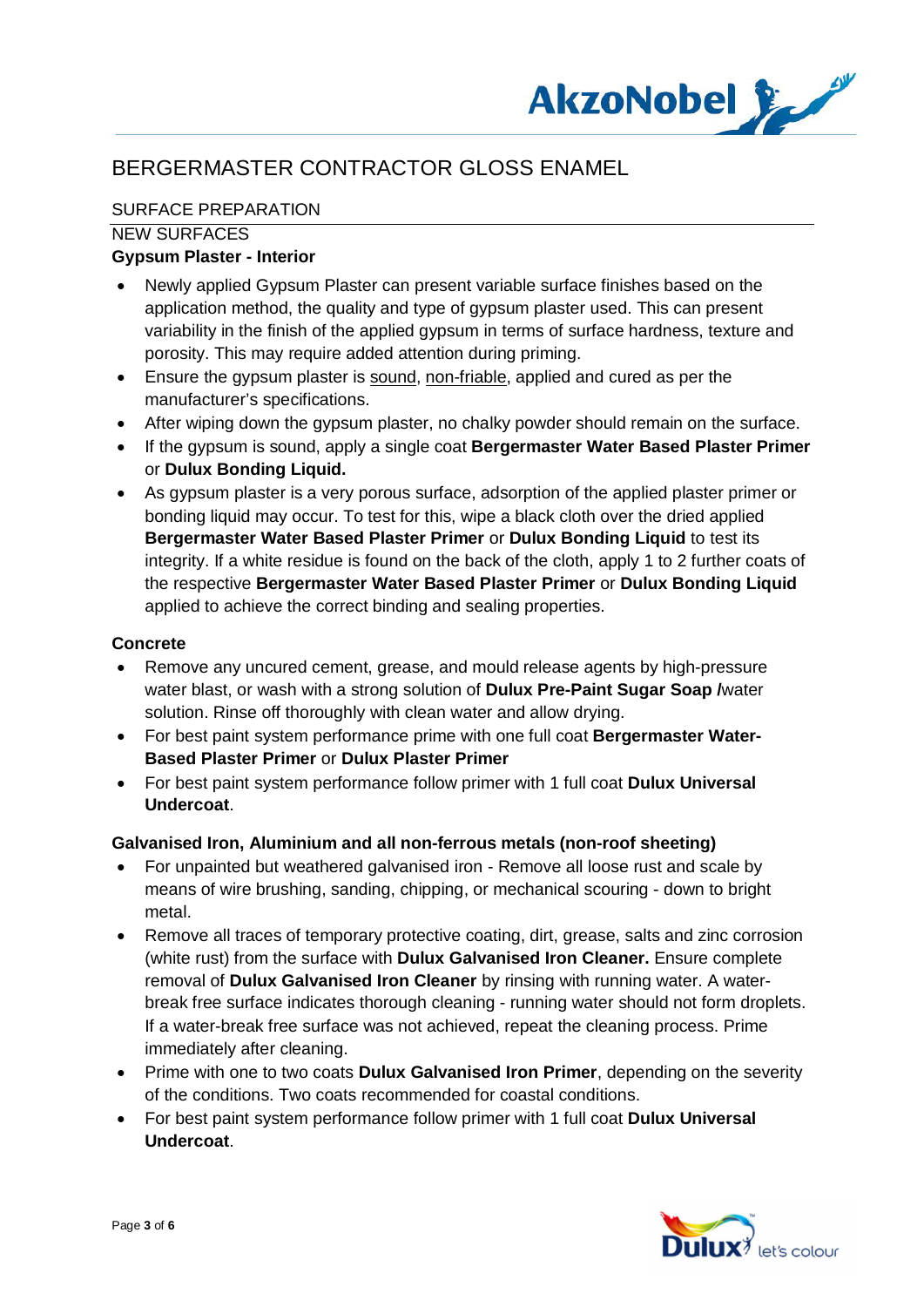

# SURFACE PREPARATION

## NEW SURFACES

## **Mild Steel and Iron**

- Inspect shop-primer thoroughly for damage by installation. All rust, scale and dirt must be removed by scraping or with steel wire brushes, and then thoroughly sand with medium grit sandpaper and finish with fine grit sandpaper - down to a bright metal finish. Ensure that the sanded areas are dry and free of grease and dust. A solvent wash (rags dipped in lacquer thinner) may be used. Change the rags frequently. Allow drying.
- · Prime with one to two coats **Dulux Steel Primer**, depending on the severity of the conditions. Two coats recommended for coastal conditions.
- · For best paint system performance follow primer with 1 full coat **Dulux Universal Undercoat**.

## **Rigid PVC Surfaces**

- · Lightly sand surfaces to improve adhesion. Clean and degrease with **Dulux Pre-Paint Sugar Soap**/water solution. Rinse thoroughly with water and allow drying.
- · Prime with one coat **Dulux Supergrip**

## **Wooden Surfaces**

- Timber treated with borer- or fire retardant may cause slow drying (consult supplier).
- · Treat knots in timber with Knotting Agent.
- · Spot prime nail heads with **DuluxSteel Primer.**
- · Special attention must be given to painting the end grain to avoid moisture penetration apply a second coat after 10 - 20 minutes.
- · Prime with one coat **Dulux Wood Primer**. Two coats may be required for very absorbent wood. Alternatively, timber surfaces can be primed with **Dulux Supergrip** to support a water based paint system.
- · For best paint system performance follow **Dulux Wood Primer** with 1 full coat **Dulux Universal Undercoat**.

# PREVIOUSLY PAINTED SURFACES

#### **Good Condition, not powdery**

- · Remove any loose and flaking paint back to a sound substrate and firm edges by scraping and sanding.
- · Clean surfaces with **Dulux Pre-Paint Sugar Soap** /water solution to remove all surface contaminates and chalky residue, rinse with clean water to remove all traces of the **Dulux Pre-Paint Sugar Soap** treatment and allow drying out. For exterior application can high pressure water jet cleaning be used as an alternative to the **Dulux Pre-Paint Sugar Soap** treatment.
- Spot prime bare exposed substrates with appropriate primer.
- · Enamel surfaces need to be sanded to a matt finish to aid adhesion before commencing with the **Dulux Pre-Paint Sugar Soap** /water solution treatment.

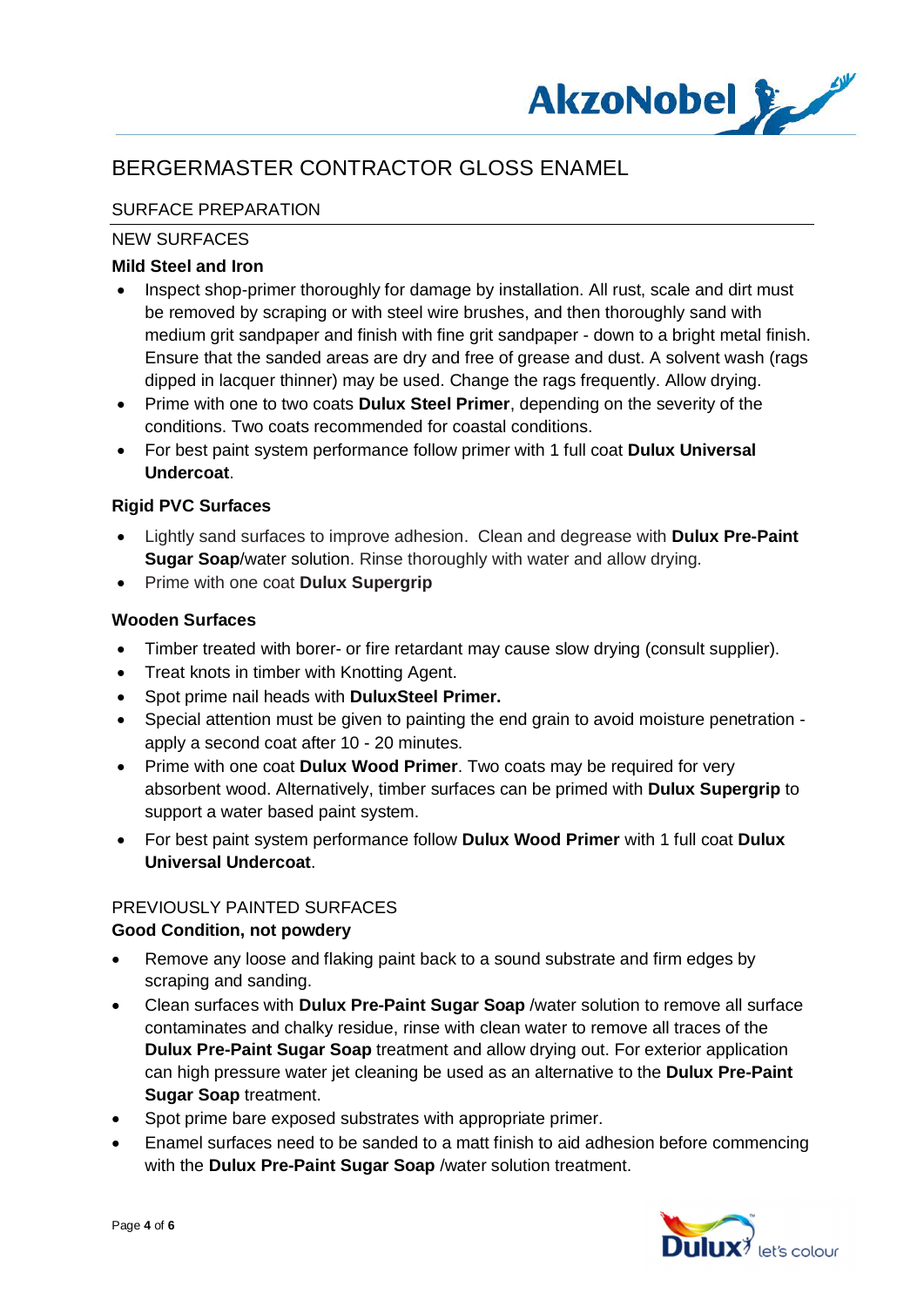

## SURFACE PREPARATION

# PREVIOUSLY PAINTED SURFACES

# **Old Paint in Poor Condition**

- · Completely remove all loose and flaking paint.
- · Remove oil, grease dirt or any other contaminants with **Dulux Pre-Paint Sugar Soap**/water solution and allow drying.
- · Friable surfaces must be removed and repaired.
- · Chalked surfaces must be thoroughly brushed or prepared with high pressure water cleaning. NOTE: **Dulux Bonding Liquid**, which is un-pigmented, is preferred as alternative to **Bergermaster Water Based Plaster Primer** for correctly prepared chalky surfaces (non-friable) as it has the ability to penetrate further into the surface.
- · Mould instructions. To kill lichen and algae growth, scrub with one of the following solutions: either 4:1 water/chlorine, or 4:1 water/sodium hypochlorite. Ensure that the areas are completely saturated, and allow the solution to react for a minimum of 4 hours. Rinse the complete surface thoroughly with clean water and allow drying.
- · Prime all exposed substrates as per new surfaces.

#### **FILLING**

Fill all imperfections with the appropriate **Dulux Pre-Paint** filler and spot prime filled areas with **Dulux Plaster Primer** once the crack filler has dried properly. Failure to do this will result in uneven sheen levels between the repaired and normal areas.

#### HEALTH AND SAFETY INFORMATION

#### Solvent based paints are flammable.

This product contains no added lead. Avoid contact with skin or eyes. Keep out of reach of children. If accidently swallowed, seek medical advice immediately and show this container to the doctor. Dry sanding, flame cutting and/or welding of the dry paint film will give rise to dust and/or hazardous fumes. Wet sanding should be used wherever possible.

If exposure cannot be avoided by the provision of local exhaust ventilation, suitable respiratory protective equipment should be used. Do not empty into drains or watercourses.

Ensure good ventilation during application and drying. It is recommended to use suitable protective clothing and equipment. To avoid the risk of spillage, always store and transport containers in a secure upright position. Refer to Material Safety Data Sheet for complete information.

#### ADDITIONAL INFORMATION

| Packaging |                    |
|-----------|--------------------|
|           | $Otrans \cap real$ |

5Lt, 20Lt

Storage Conditions Store under cool dry conditions away from direct sunlight, heat and extreme cold.